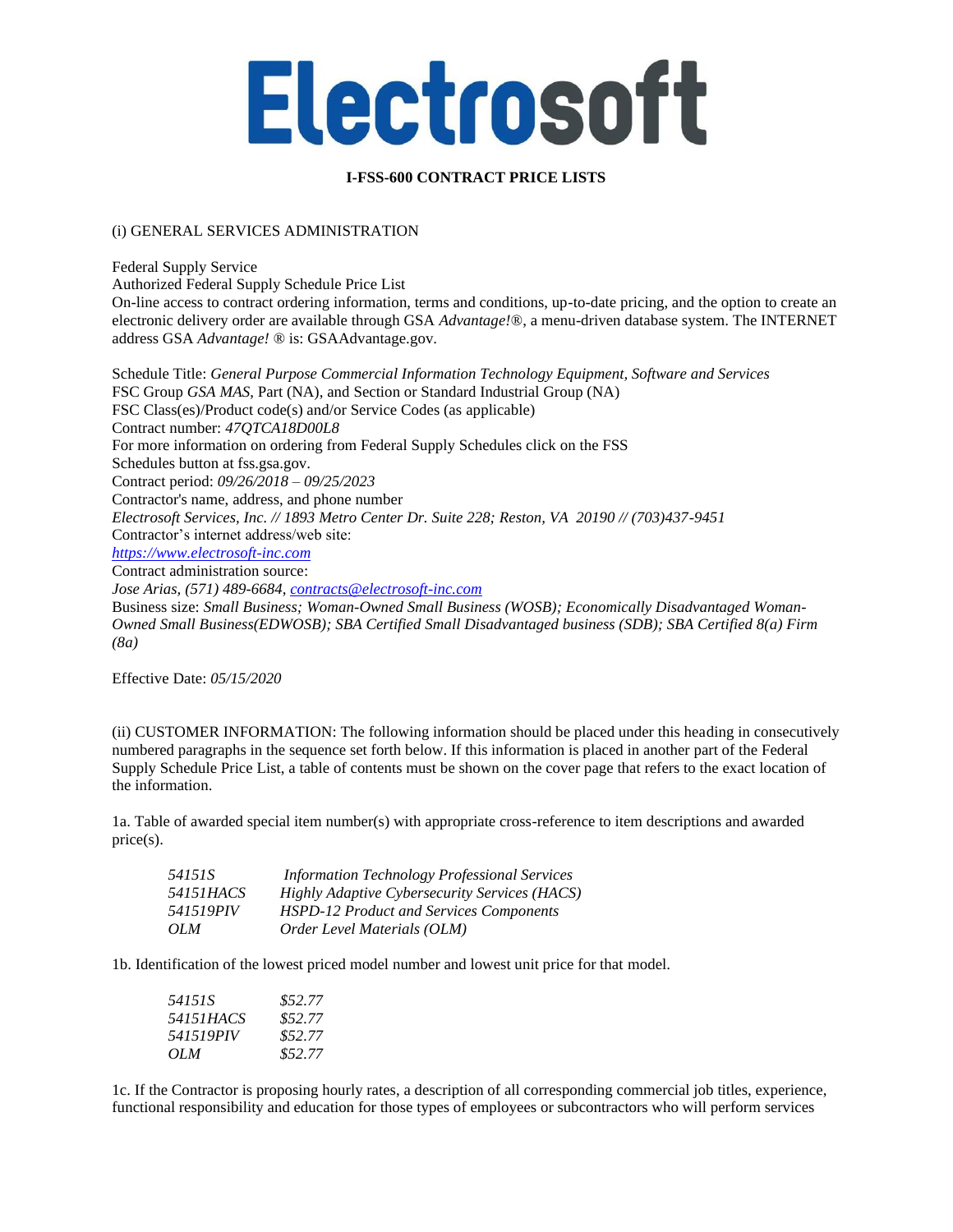shall be provided. If hourly rates are not applicable, indicate "Not applicable" for this item.

*-Table included below-*

| 2. Maximum order: $54151S$ |                  | \$500,000   |
|----------------------------|------------------|-------------|
|                            | <i>54151HACS</i> | \$500,000   |
|                            | 541519PIV        | \$1,000,000 |
|                            | OLM              | \$500,000   |

3. Minimum: *The minimum dollar of orders to be issued is \$ 100.00*

4. Geographic coverage (delivery area). *The Geographic Scope of Contract will be domestic delivery only including DC, HI, AK, and Puerto Rico.*

5. Point(s) of production (city, county, and State or foreign country). *1893 Metro Center Dr., Suite 228, Reston, VA 20190*

6. Discount from list prices or statement of net price: *Already deducted from the price.*

7. Quantity discounts: *None*

8. Prompt payment terms. Note: *0% Net 30 days*

9a. Notification that Government purchase cards are accepted at or below the micro-purchase threshold.

*YES, Government Purchase Cards are accepted below the micro-purchase threshold.*

9b. Notification whether Government purchase cards are accepted or not accepted above the micro-purchase threshold.

*YES, Government Purchase Cards are accepted above the micro-purchase threshold.*

10. Foreign items (list items by country of origin): *NA*

| 11. Time of delivery: $\frac{54151S}{ }$ |                  | <b>As negotiated</b> Days |  |
|------------------------------------------|------------------|---------------------------|--|
|                                          | <i>54151HACS</i> | As negotiated Days        |  |
|                                          | 541519PIV        | <b>As negotiated</b> Days |  |
|                                          | OLM              | <b>As negotiated</b> Days |  |

12. F.O.B. point(s): *NA*

13a. Ordering address: *1893 Metro Center Dr. Suite 228 Reston, VA 20190*

13b. Ordering procedures: For supplies and services, the ordering procedures, information on Blanket Purchase Agreements (BPA's) are found in Federal Acquisition Regulation (FAR) 8.405-3.

14. Payment address: *1893 Metro Center Dr. Suite 228 Reston, VA 20190*

15. Warranty provision: *30 day warranty*

16. Export: *NA*

17. Terms and conditions of Government purchase card acceptance: *No additional T&C's*

18. Terms and conditions of rental, maintenance, and repair: *NA*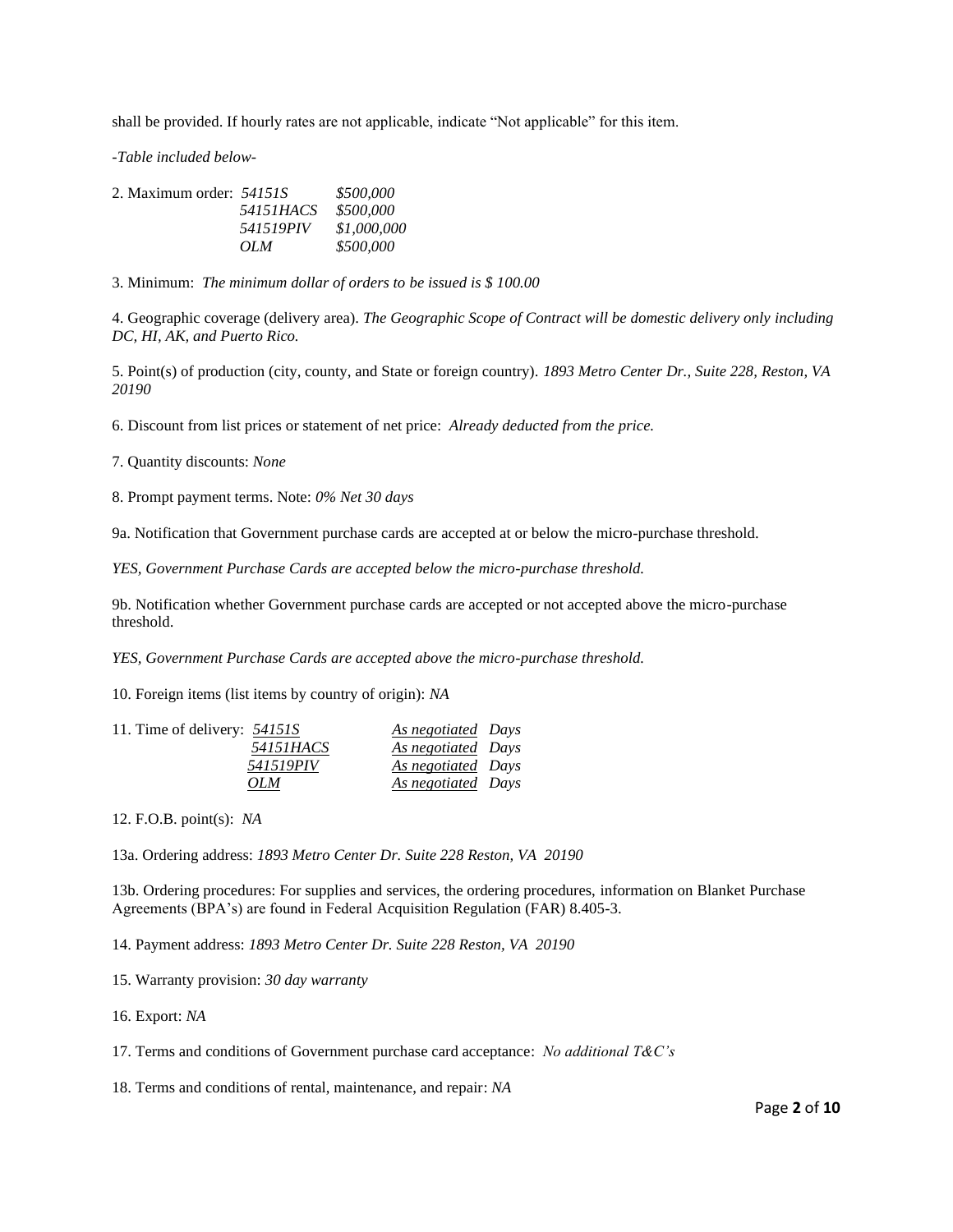19. Terms and conditions of installation: *NA*

20. Terms and conditions of repair parts indicating date of parts price lists and any discounts from list prices: *NA*

20a. Terms and conditions for any other services: *NA*

21. List of service and distribution points: *NA*

22. List of participating dealers: *NA*

23. Preventive maintenance: *NA*

24a. Special attributes such as environmental attributes: *None*

24b. If applicable, indicate that Section 508 compliance information is available on Electronic and Information Technology (EIT) supplies and services and show where full details can be found (*NA, None*) The EIT standards can be found at[: www.Section508.gov/.](http://www.section508.gov/)

25. Data Universal Number System (DUNS) number: 02-2665041

26. Notification regarding registration in System for Award Management (SAM) database: *Active in (SAM)*

#### 27. Order-Level Materials SIN 70-500

Order-Level Materials (OLMs) are supplies and/or services acquired in direct support of an individual task or delivery order placed against a Federal Supply Schedule (FSS) contract or FSS blanket purchase agreement (BPA). OLMs arenot defined, priced, or awarded at the FSS contract level. They are unknown before a task or delivery order is placed against the FSS contract or FSSBPA. OLMs are only authorized for inclusion at the order level under a Time and Materials (T&M) or Labor-Hour (LH) Contract Line Item Number (CLIN) and are subject to a Not To Exceed (NTE) ceiling price. OLMs include direct materials, subcontracts for supplies and incidental services for which there is not a labor category specified in the FSS contract, other direct costs (separate from those under ODC SINs), and indirect costs. OLMs are purchased under the authority of the FSS Program and are not "open market items."

Items awarded under ancillary supplies/services or other direct cost (ODC) SINs are not OLMs. These items are defined, priced, and awarded at the FSS contract level, whereas OLMs are unknown before an order is placed. Ancillary supplies/services and ODC SINs are for use under all order type CLINs (Fixed-Price (FP), T&M, and LH), whereas the Order-Level Materials SIN is only authorized for use under T&M and LH order CLINs.

The Order-Level Materials SIN is only authorized for use in direct support of another awarded SIN. Price analysis for OLMs is not conducted when awarding the FSS contract or FSS BPA; therefore, GSAR 538.270 and 538.271 do not apply to OLMs. OLMs are defined and priced at the ordering activity level in accordance with GSAR clause 552.238-82 Special Ordering Procedures for the Acquisition of Order-Level Materials. Prices for items provided under the Order-Level Materials SIN must be inclusive of the Industrial Funding Fee (IFF). The cumulative value of OLMs in an individual task or delivery order cannot exceed 33.33% of the total value of the order.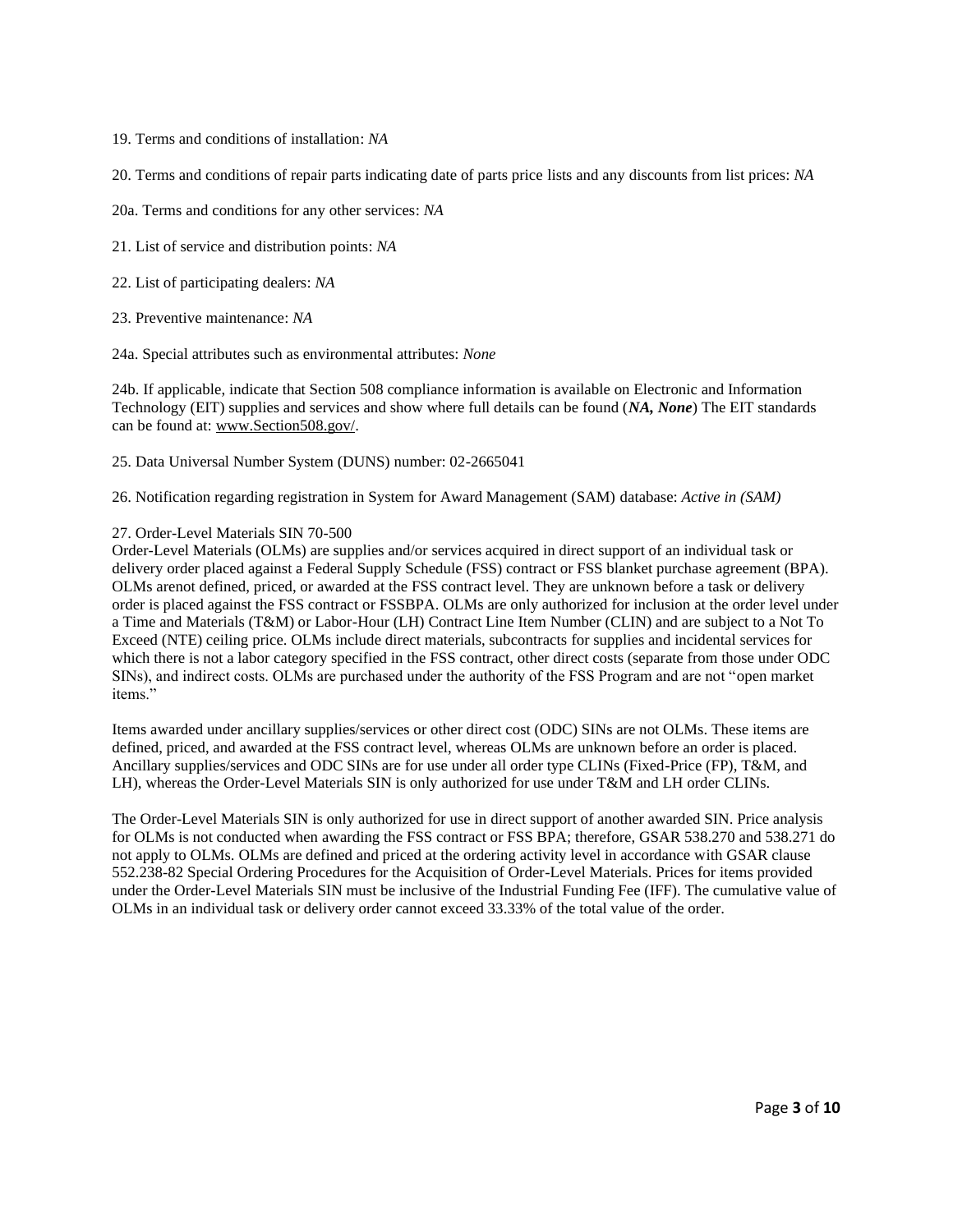# **SPECIAL ITEM NUMBER 54151S - Information Technology Professional Services**

## **DESCRIPTION OF IT/IAM PROFESSIONAL SERVICES AND PRICING**

The approved labor categories and descriptions for supporting SIN 54151S Contractor Site are provided in the table below.

| <b>Commercial Job Title</b>              | Minimum/General Experience                                                                                                                                                                                                                                                                                                                                                                                                                                                              | <b>Minimum Education*</b>                                                                                                                                                                      | <b>GSA Price</b><br>with IFF |
|------------------------------------------|-----------------------------------------------------------------------------------------------------------------------------------------------------------------------------------------------------------------------------------------------------------------------------------------------------------------------------------------------------------------------------------------------------------------------------------------------------------------------------------------|------------------------------------------------------------------------------------------------------------------------------------------------------------------------------------------------|------------------------------|
| <b>Chief Scientist</b>                   | The Chief Scientist must have twelve<br>years of progressive experience in the<br>field of information security, must be<br>nationally recognized in some aspect of<br>information security, and must have<br>published at least two technical papers<br>in the area of information security in<br>refereed technical journals or<br>magazines. The individual must have at<br>least five years of experience in<br>providing technical leadership to<br>information security projects. | The individual must have at least a<br>Master's Degree in Computer Science or<br>a related field.                                                                                              | \$178.88                     |
| Senior Security Engineer                 | The senior security engineer must have<br>eight years of progressive experience in<br>the field of information security. The<br>individual must have at least two years<br>of experience in providing technical<br>leadership to information security<br>projects.                                                                                                                                                                                                                      | The individual must have a Bachelor's<br>Degree in Computer Science or related<br>field.                                                                                                       | \$170.22                     |
| <b>Intermediate Security</b><br>Engineer | The intermediate security engineer must<br>have five years of progressive<br>experience in the field of information<br>security. The individual must have at<br>least one year of experience in providing<br>technical leadership to information<br>security projects.                                                                                                                                                                                                                  | The individual must have a Bachelor's<br>Degree in Computer Science or related<br>field.                                                                                                       | \$111.76                     |
| <b>Security Engineer</b>                 | The security engineer must have two<br>years of experience in the field of<br>information security.                                                                                                                                                                                                                                                                                                                                                                                     | The individual must have a Bachelors'<br>degree in Computer Science or related<br>field. A Masters in Computer Science or<br>related field could be substituted for one<br>year of experience. | \$98.87                      |
| Senior Systems Engineer                  | The Senior Systems Engineer must have<br>seven years of experience in information<br>systems engineering, and five years of<br>experience in engineering large, complex<br>systems or networks. The individual<br>must have demonstrated experience in<br>analytical problem solving of work flows,<br>organization and planning.                                                                                                                                                       | A Master's Degree in Computer Science,<br>Information Systems, Engineering,<br>Business, or other related scientific or<br>technical discipline.                                               | \$136.96                     |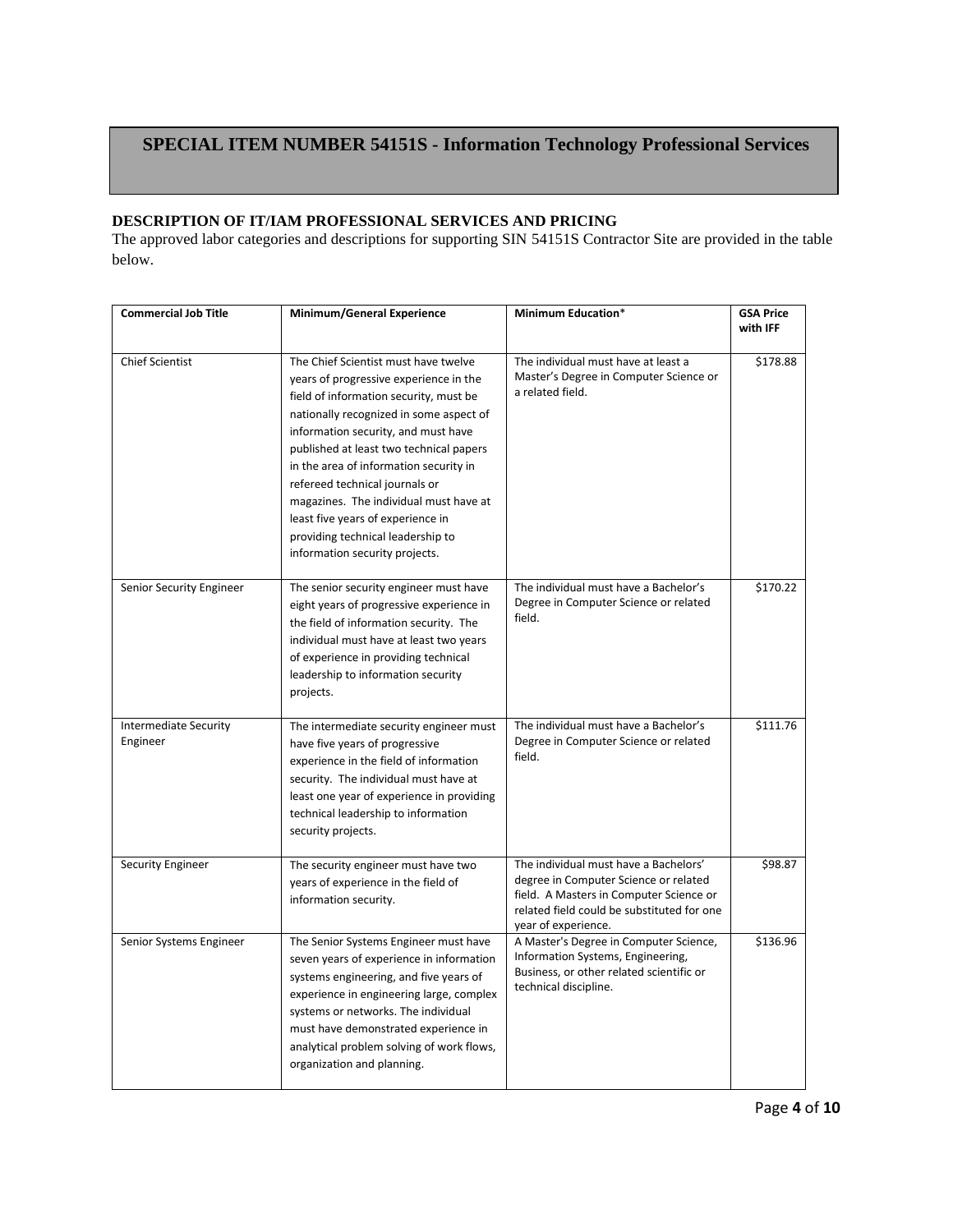| <b>Subject Matter Expert</b><br>Intermediate Administrative<br>Assistant | The Subject Matter Expert must have<br>eight years of experience in research and<br>development, information systems<br>engineering or information operations,<br>and have demonstrated ability to apply<br>principles and methods of information<br>technology in problems dealing with<br>information security and information<br>assurance.<br>The Intermediate Administrative<br>Assistant must have two years of<br>experience in using a PC, Windows<br>operating systems, and must know how | A Ph.D. Degree in Computer Science,<br>Information Systems, Engineering,<br>Business, Mathematics or other related<br>scientific or technical discipline is<br>required.<br>An Associate's Degree in Business or<br>Information Systems or a Business<br>School graduation or business related<br>courses in Word Processing, Computer | $\overline{$}228.96$<br>\$56.42 |
|--------------------------------------------------------------------------|----------------------------------------------------------------------------------------------------------------------------------------------------------------------------------------------------------------------------------------------------------------------------------------------------------------------------------------------------------------------------------------------------------------------------------------------------------------------------------------------------|----------------------------------------------------------------------------------------------------------------------------------------------------------------------------------------------------------------------------------------------------------------------------------------------------------------------------------------|---------------------------------|
|                                                                          | to use popular software packages for<br>word processing, spreadsheet, database,<br>electronic mail, and presentations.                                                                                                                                                                                                                                                                                                                                                                             | Graphics, Graphics Illustration or<br>Administration.                                                                                                                                                                                                                                                                                  |                                 |
| Analyst I                                                                | 0 years                                                                                                                                                                                                                                                                                                                                                                                                                                                                                            | Bachelor's Degree.                                                                                                                                                                                                                                                                                                                     | \$90.85                         |
| Analyst II                                                               | 2 years supporting IT programs or<br>systems                                                                                                                                                                                                                                                                                                                                                                                                                                                       | Bachelor's Degree                                                                                                                                                                                                                                                                                                                      | \$107.04                        |
| Consultant I                                                             | 4 years supporting IT programs or<br>systems                                                                                                                                                                                                                                                                                                                                                                                                                                                       | Bachelor's Degree                                                                                                                                                                                                                                                                                                                      | \$123.90                        |
| Consultant II                                                            | 6 years supporting IT programs or<br>systems                                                                                                                                                                                                                                                                                                                                                                                                                                                       | Bachelor's Degree                                                                                                                                                                                                                                                                                                                      | \$150.17                        |
| Senior Consultant                                                        | 10 years supporting IT programs or<br>systems                                                                                                                                                                                                                                                                                                                                                                                                                                                      | Master's Degree                                                                                                                                                                                                                                                                                                                        | \$196.71                        |
| Project Manager I                                                        | 6 years supporting IT programs or<br>systems with 1 year as a Project<br>Manager                                                                                                                                                                                                                                                                                                                                                                                                                   | Bachelor's Degree with PMP<br>Certification preferred                                                                                                                                                                                                                                                                                  | \$130.75                        |
| Project Manager II                                                       | 8 years supporting IT programs or<br>systems with 2 years as a Project<br>Manager                                                                                                                                                                                                                                                                                                                                                                                                                  | Bachelor's Degree with PMP<br>Certification                                                                                                                                                                                                                                                                                            | \$149.43                        |
| Program Manager I                                                        | 10 years supporting IT programs or<br>systems with 4 years as a Project<br>Manager                                                                                                                                                                                                                                                                                                                                                                                                                 | Master's Degree with PMP certification                                                                                                                                                                                                                                                                                                 | \$169.22                        |
| Program Manager II                                                       | 15 years supporting IT programs or<br>systems with 8 years as a Project<br>Manager                                                                                                                                                                                                                                                                                                                                                                                                                 | Master's Degree with PMP certification                                                                                                                                                                                                                                                                                                 | \$206.53                        |
| <b>Documentation Specialist</b>                                          | 4 years of documentation experience                                                                                                                                                                                                                                                                                                                                                                                                                                                                | Bachelor's Degree                                                                                                                                                                                                                                                                                                                      | \$88.04                         |
| Software Architect                                                       | 9 years of directly related experience<br>and 2 years of supervisory experience                                                                                                                                                                                                                                                                                                                                                                                                                    | Bachelor's Degree                                                                                                                                                                                                                                                                                                                      | \$175.19                        |
| Software Developer I                                                     | 2 years of development experience                                                                                                                                                                                                                                                                                                                                                                                                                                                                  | Bachelor's Degree                                                                                                                                                                                                                                                                                                                      | \$90.49                         |
| Software Developer II                                                    | 4 years of development experience                                                                                                                                                                                                                                                                                                                                                                                                                                                                  | Bachelor's Degree                                                                                                                                                                                                                                                                                                                      | \$130.71                        |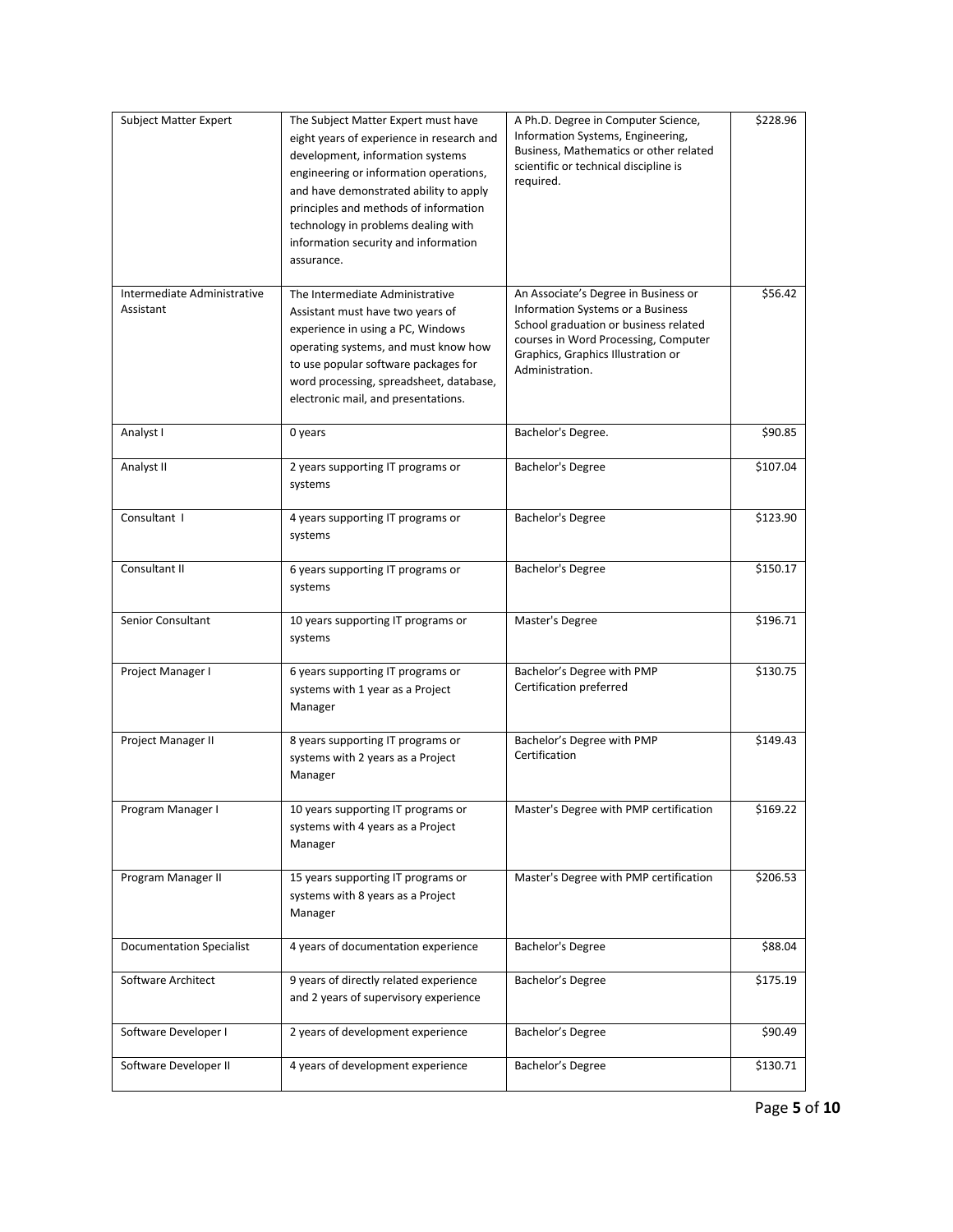| Software Developer III  | 6 years of development experience                                | Bachelor's Degree                                                                   | \$160.88 |
|-------------------------|------------------------------------------------------------------|-------------------------------------------------------------------------------------|----------|
| Software Engineer II    | 5 years supporting IT programs or<br>systems as a developer      | Bachelor's Degree                                                                   | \$135.16 |
| System Administrator I  | 1 year experience                                                | Associates Degree or Technical<br>Certification                                     | \$84.67  |
| System Administrator II | 3 years of experience with some<br>experience supervising others | Associates Degree or Technical<br>Certification with Bachelor's Degree<br>preferred | \$123.75 |
| System Engineer I       | 5 years supporting IT programs or<br>systems                     | Bachelor's Degree                                                                   | \$109.68 |
| System Engineer II      | 8 years supporting IT programs or<br>systems                     | Bachelor's Degree                                                                   | \$134.38 |

**\*For all positions 2 years of additional experience can substitute for an Associate's Degree, 4 years of additional experience can substitute for a Bachelor's Degree, and 2 years of additional experience can substitute for a Master's Degree.**

# **SPECIAL ITEM NUMBERS 54151HACS - Highly Adaptive Cybersecurity Services (HACS)**

#### **DESCRIPTION OF HIGHLY ADAPTIVE CYBERSECURITY SERVICES AND PRICING**

The approved labor categories and descriptions for supporting SIN 54151HACS Contractor Site are provided in the table below.

| <b>Commercial Job Title</b> | Minimum/General Experience                                                                                                                                                                                                                                                                                                                                                                                                                                                              | Minimum Education*                                                                                | <b>GSA Price</b><br>with IFF |
|-----------------------------|-----------------------------------------------------------------------------------------------------------------------------------------------------------------------------------------------------------------------------------------------------------------------------------------------------------------------------------------------------------------------------------------------------------------------------------------------------------------------------------------|---------------------------------------------------------------------------------------------------|------------------------------|
| <b>Chief Scientist</b>      | The Chief Scientist must have twelve<br>years of progressive experience in the<br>field of information security, must be<br>nationally recognized in some aspect of<br>information security, and must have<br>published at least two technical papers<br>in the area of information security in<br>refereed technical journals or<br>magazines. The individual must have at<br>least five years of experience in<br>providing technical leadership to<br>information security projects. | The individual must have at least a<br>Master's Degree in Computer Science or<br>a related field. | \$178.88                     |
| Senior Security Engineer    | The senior security engineer must have<br>eight years of progressive experience in<br>the field of information security. The<br>individual must have at least two years<br>of experience in providing technical<br>leadership to information security<br>projects.                                                                                                                                                                                                                      | The individual must have a Bachelor's<br>Degree in Computer Science or related<br>field.          | \$170.22                     |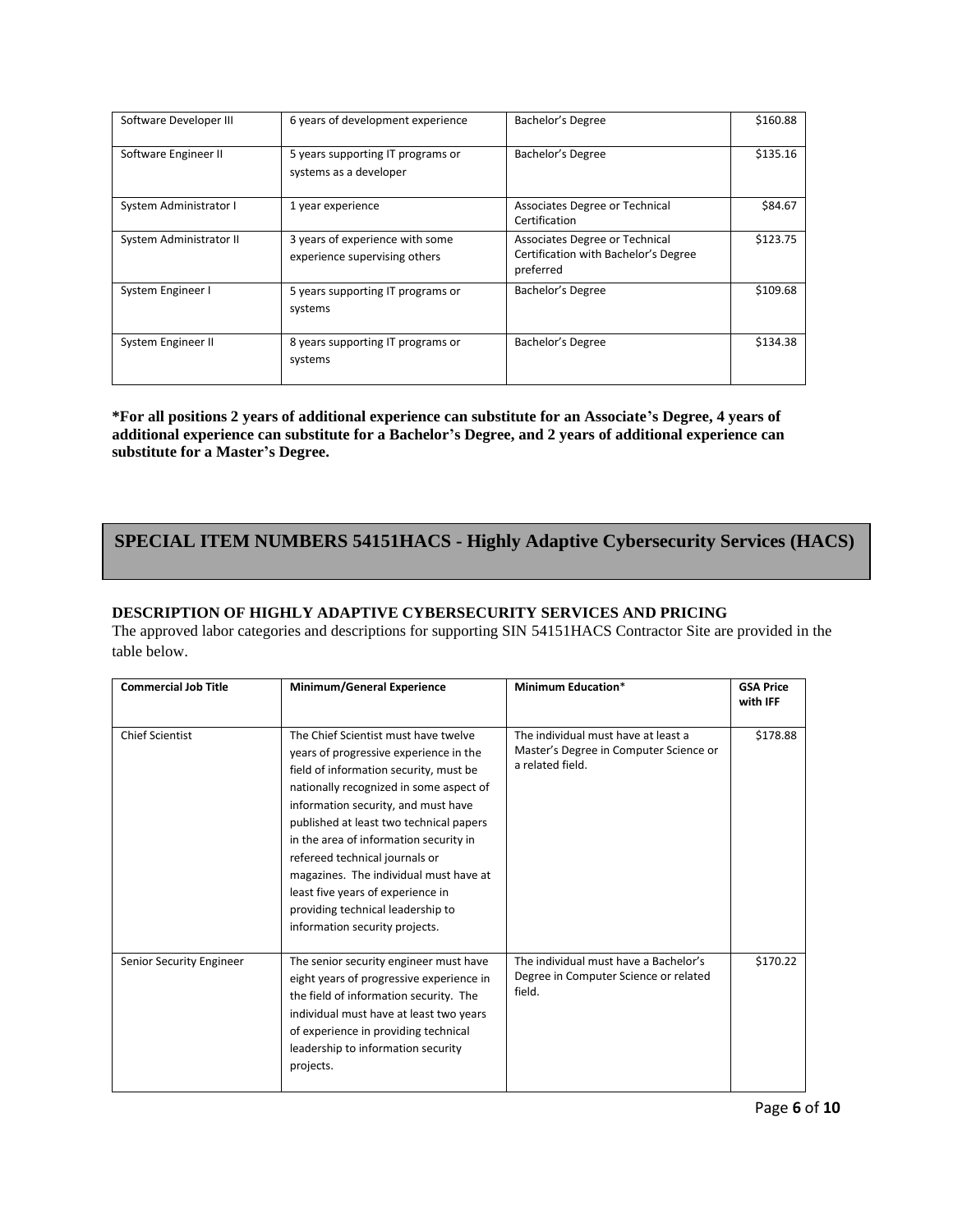| Intermediate Security<br>Engineer        | The intermediate security engineer must<br>have five years of progressive<br>experience in the field of information<br>security. The individual must have at<br>least one year of experience in providing<br>technical leadership to information<br>security projects.                                                                         | The individual must have a Bachelor's<br>Degree in Computer Science or related<br>field.                                                                                                                            | \$111.76 |
|------------------------------------------|------------------------------------------------------------------------------------------------------------------------------------------------------------------------------------------------------------------------------------------------------------------------------------------------------------------------------------------------|---------------------------------------------------------------------------------------------------------------------------------------------------------------------------------------------------------------------|----------|
| <b>Security Engineer</b>                 | The security engineer must have two<br>years of experience in the field of<br>information security.                                                                                                                                                                                                                                            | The individual must have a Bachelors'<br>degree in Computer Science or related<br>field. A Masters in Computer Science or<br>related field could be substituted for one<br>year of experience.                      | \$98.87  |
| Senior Systems Engineer                  | The Senior Systems Engineer must have<br>seven years of experience in information<br>systems engineering, and five years of<br>experience in engineering large, complex<br>systems or networks. The individual<br>must have demonstrated experience in<br>analytical problem solving of work flows,<br>organization and planning.              | A Master's Degree in Computer Science,<br>Information Systems, Engineering,<br>Business, or other related scientific or<br>technical discipline.                                                                    | \$136.96 |
| <b>Subject Matter Expert</b>             | The Subject Matter Expert must have<br>eight years of experience in research and<br>development, information systems<br>engineering or information operations,<br>and have demonstrated ability to apply<br>principles and methods of information<br>technology in problems dealing with<br>information security and information<br>assurance. | A Ph.D. Degree in Computer Science,<br>Information Systems, Engineering,<br>Business, Mathematics or other related<br>scientific or technical discipline is<br>required.                                            | \$228.96 |
| Intermediate Administrative<br>Assistant | The Intermediate Administrative<br>Assistant must have two years of<br>experience in using a PC, Windows<br>operating systems, and must know how<br>to use popular software packages for<br>word processing, spreadsheet, database,<br>electronic mail, and presentations.                                                                     | An Associate's Degree in Business or<br>Information Systems or a Business<br>School graduation or business related<br>courses in Word Processing, Computer<br>Graphics, Graphics Illustration or<br>Administration. | \$56.42  |
| Analyst I                                | 0 years                                                                                                                                                                                                                                                                                                                                        | Bachelor's Degree.                                                                                                                                                                                                  | \$90.85  |
| Analyst II                               | 2 years supporting IT programs or<br>systems                                                                                                                                                                                                                                                                                                   | Bachelor's Degree                                                                                                                                                                                                   | \$107.04 |
| Consultant I                             | 4 years supporting IT programs or<br>systems                                                                                                                                                                                                                                                                                                   | Bachelor's Degree                                                                                                                                                                                                   | \$123.90 |
| Consultant II                            | 6 years supporting IT programs or<br>systems                                                                                                                                                                                                                                                                                                   | Bachelor's Degree                                                                                                                                                                                                   | \$150.17 |
| Senior Consultant                        | 10 years supporting IT programs or<br>systems                                                                                                                                                                                                                                                                                                  | Master's Degree                                                                                                                                                                                                     | \$196.71 |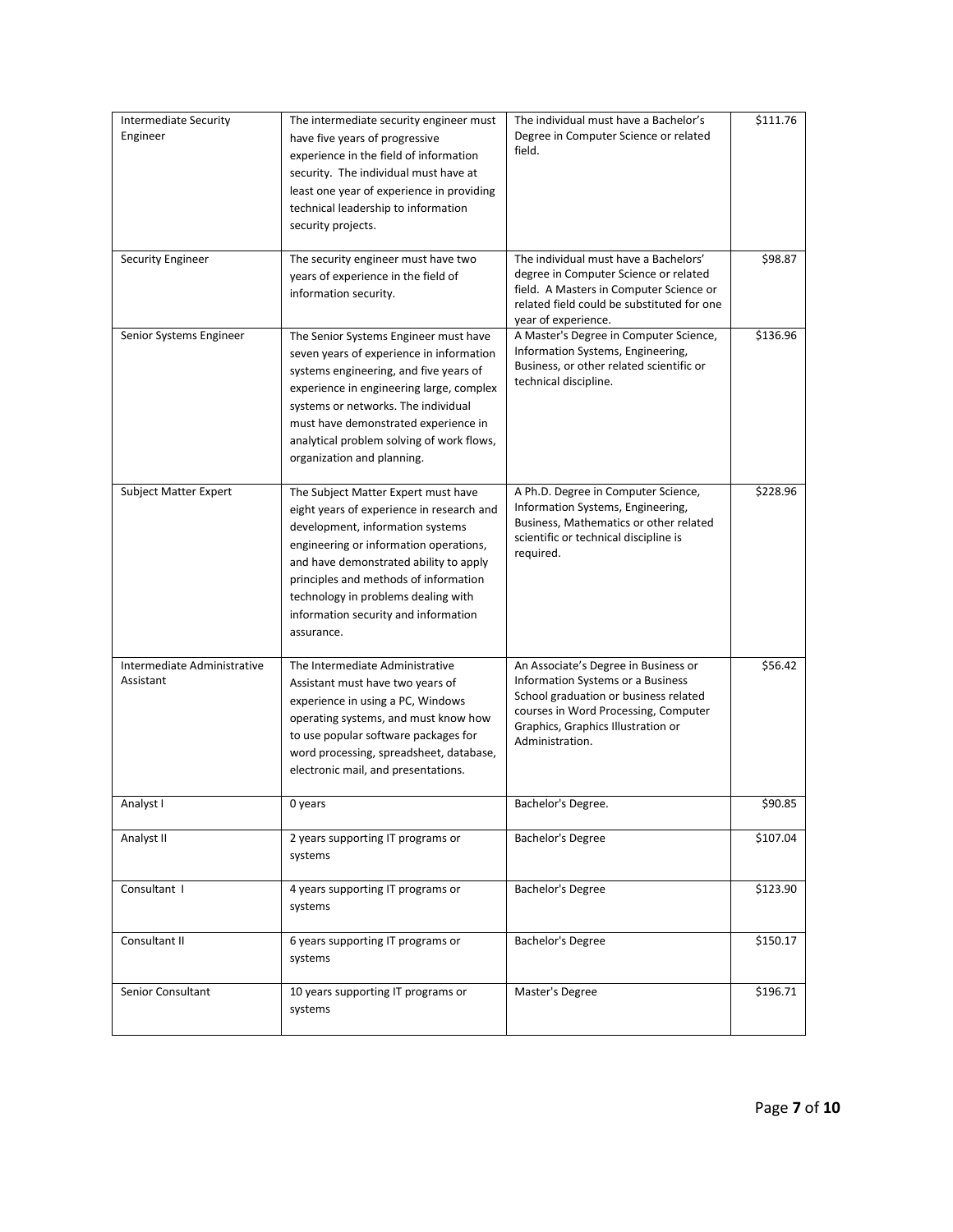| Project Manager I        | 6 years supporting IT programs or<br>systems with 1 year as a Project<br>Manager   | Bachelor's Degree with PMP<br>Certification preferred | \$130.75 |
|--------------------------|------------------------------------------------------------------------------------|-------------------------------------------------------|----------|
| Project Manager II       | 8 years supporting IT programs or<br>systems with 2 years as a Project<br>Manager  | Bachelor's Degree with PMP<br>Certification           | \$149.43 |
| Program Manager I        | 10 years supporting IT programs or<br>systems with 4 years as a Project<br>Manager | Master's Degree with PMP certification                | \$169.22 |
| Program Manager II       | 15 years supporting IT programs or<br>systems with 8 years as a Project<br>Manager | Master's Degree with PMP certification                | \$206.53 |
| Documentation Specialist | 4 years of documentation experience                                                | Bachelor's Degree                                     | \$88.04  |

**\*For all positions 2 years of additional experience can substitute for an Associate's Degree, 4 years of additional experience can substitute for a Bachelor's Degree, and 2 years of additional experience can substitute for a Master's Degree.**

# **SPECIAL ITEM NUMBER 541519PIV HSPD-12 Product and Services Components**

## **DESCRIPTION OF AUTHENTICATION PRODUCTS, SERVICES AND PRICING**

The approved labor categories and descriptions for supporting SIN 541519PIV Contractor Site are provided in the table below.

| <b>Commercial Job Title</b> | <b>Minimum/General Experience</b>                                                                                                                                                                                                                                                                                                                                                                                                                                                       | <b>Minimum Education*</b>                                                                         | <b>GSA Price</b><br>with IFF |
|-----------------------------|-----------------------------------------------------------------------------------------------------------------------------------------------------------------------------------------------------------------------------------------------------------------------------------------------------------------------------------------------------------------------------------------------------------------------------------------------------------------------------------------|---------------------------------------------------------------------------------------------------|------------------------------|
| <b>Chief Scientist</b>      | The Chief Scientist must have twelve<br>years of progressive experience in the<br>field of information security, must be<br>nationally recognized in some aspect of<br>information security, and must have<br>published at least two technical papers<br>in the area of information security in<br>refereed technical journals or<br>magazines. The individual must have at<br>least five years of experience in<br>providing technical leadership to<br>information security projects. | The individual must have at least a<br>Master's Degree in Computer Science or<br>a related field. | \$178.88                     |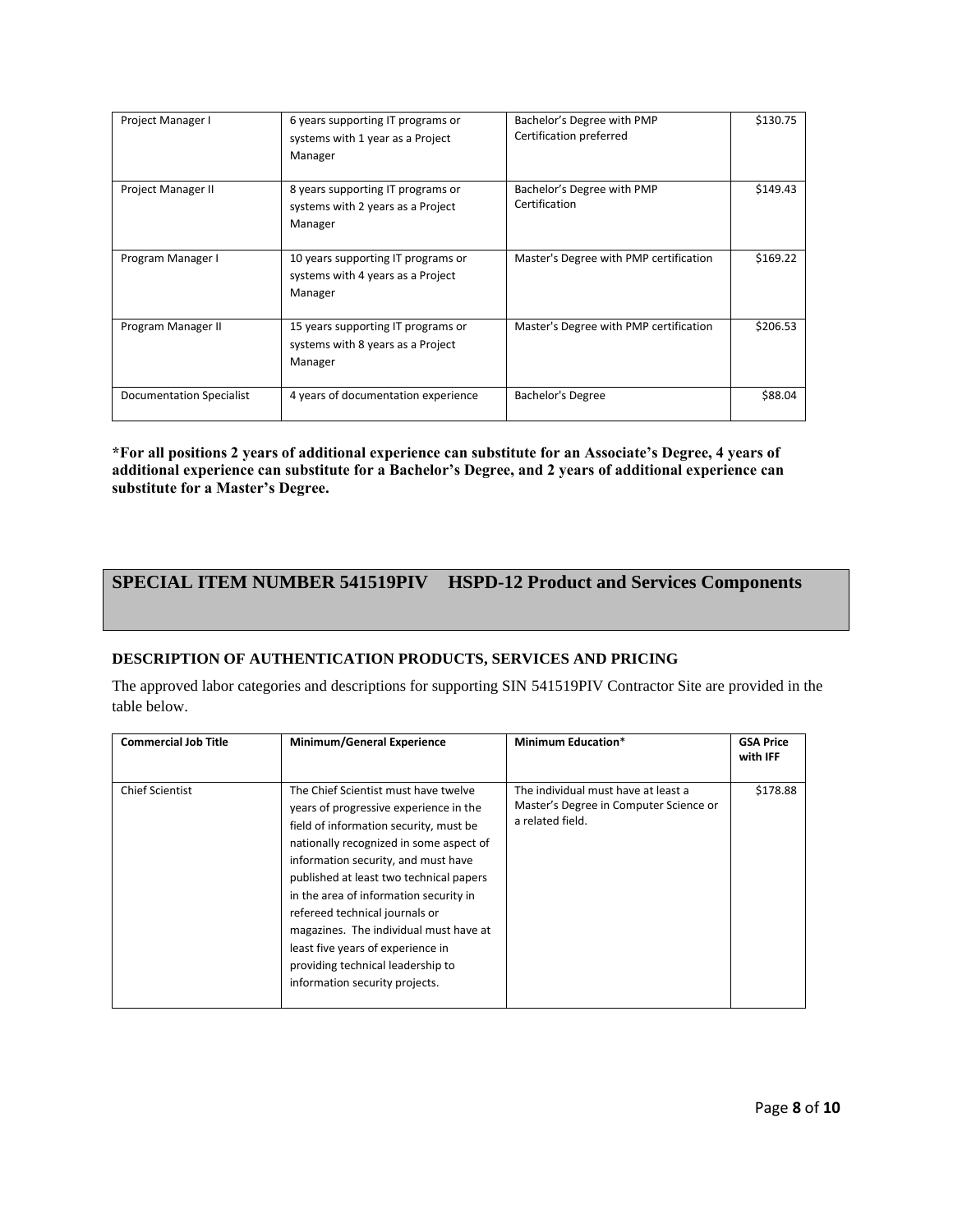| Senior Security Engineer                 | The senior security engineer must have<br>eight years of progressive experience in<br>the field of information security. The<br>individual must have at least two years<br>of experience in providing technical<br>leadership to information security<br>projects.                                                                             | The individual must have a Bachelor's<br>Degree in Computer Science or related<br>field.                                                                                                                            | \$170.22 |
|------------------------------------------|------------------------------------------------------------------------------------------------------------------------------------------------------------------------------------------------------------------------------------------------------------------------------------------------------------------------------------------------|---------------------------------------------------------------------------------------------------------------------------------------------------------------------------------------------------------------------|----------|
| <b>Intermediate Security</b><br>Engineer | The intermediate security engineer must<br>have five years of progressive<br>experience in the field of information<br>security. The individual must have at<br>least one year of experience in providing<br>technical leadership to information<br>security projects.                                                                         | The individual must have a Bachelor's<br>Degree in Computer Science or related<br>field.                                                                                                                            | \$111.76 |
| <b>Security Engineer</b>                 | The security engineer must have two<br>years of experience in the field of<br>information security.                                                                                                                                                                                                                                            | The individual must have a Bachelors'<br>degree in Computer Science or related<br>field. A Masters in Computer Science or<br>related field could be substituted for one<br>year of experience.                      | \$98.87  |
| Senior Systems Engineer                  | The Senior Systems Engineer must have<br>seven years of experience in information<br>systems engineering, and five years of<br>experience in engineering large, complex<br>systems or networks. The individual<br>must have demonstrated experience in<br>analytical problem solving of work flows,<br>organization and planning.              | A Master's Degree in Computer Science,<br>Information Systems, Engineering,<br>Business, or other related scientific or<br>technical discipline.                                                                    | \$136.96 |
| <b>Subject Matter Expert</b>             | The Subject Matter Expert must have<br>eight years of experience in research and<br>development, information systems<br>engineering or information operations,<br>and have demonstrated ability to apply<br>principles and methods of information<br>technology in problems dealing with<br>information security and information<br>assurance. | A Ph.D. Degree in Computer Science,<br>Information Systems, Engineering,<br>Business, Mathematics or other related<br>scientific or technical discipline is<br>required.                                            | \$228.96 |
| Intermediate Administrative<br>Assistant | The Intermediate Administrative<br>Assistant must have two years of<br>experience in using a PC, Windows<br>operating systems, and must know how<br>to use popular software packages for<br>word processing, spreadsheet, database,<br>electronic mail, and presentations.                                                                     | An Associate's Degree in Business or<br>Information Systems or a Business<br>School graduation or business related<br>courses in Word Processing, Computer<br>Graphics, Graphics Illustration or<br>Administration. | \$56.42  |
| Analyst I                                | 0 years                                                                                                                                                                                                                                                                                                                                        | Bachelor's Degree.                                                                                                                                                                                                  | \$90.85  |
| Analyst II                               | 2 years supporting IT programs or<br>systems                                                                                                                                                                                                                                                                                                   | Bachelor's Degree                                                                                                                                                                                                   | \$107.04 |
| Consultant I                             | 4 years supporting IT programs or<br>systems                                                                                                                                                                                                                                                                                                   | Bachelor's Degree                                                                                                                                                                                                   | \$123.90 |